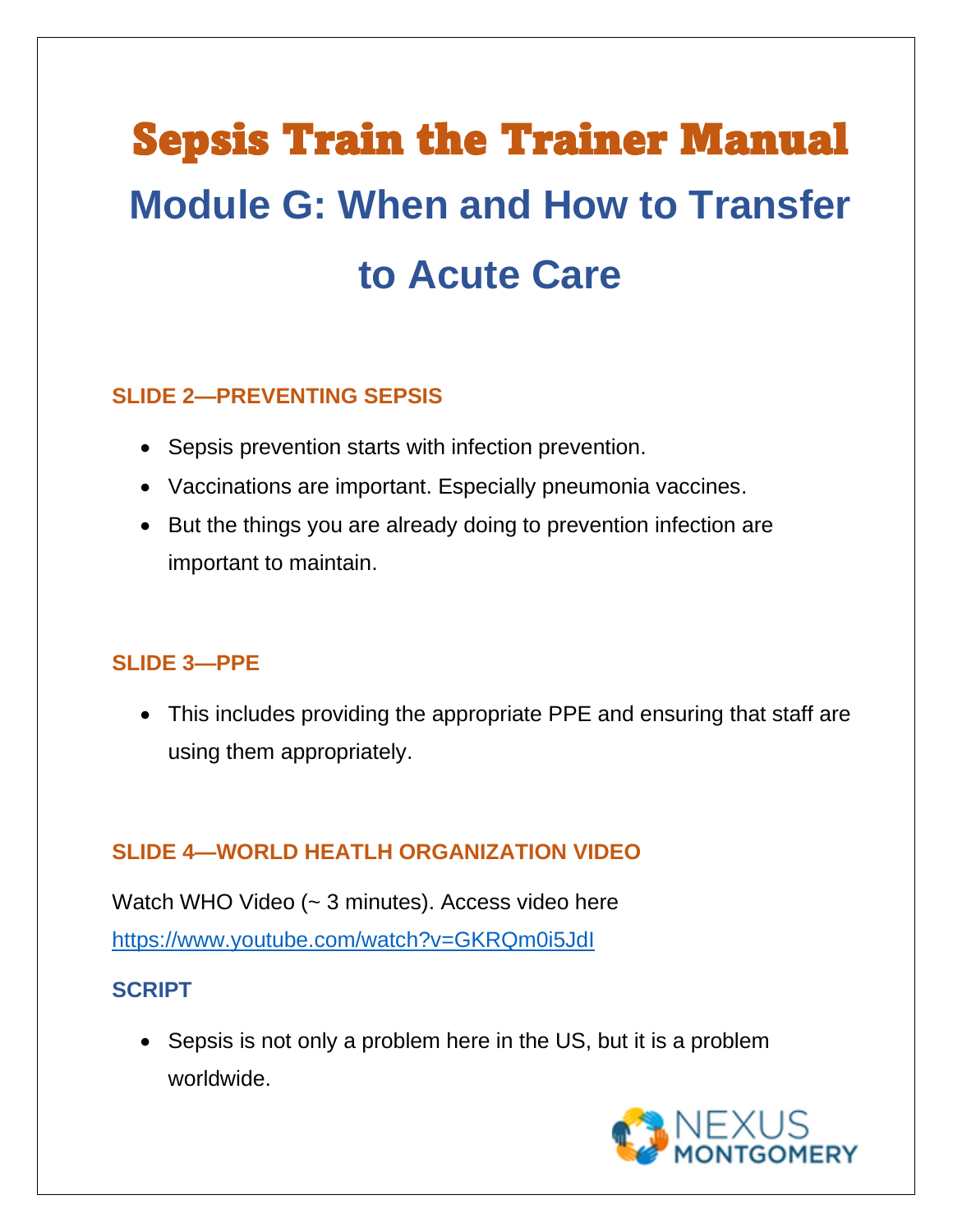# **SLIDE 5—TRANSITION SLIDE EARLY RECOGNITION OF SEPSIS IN LONG TERM CARE**

#### **SLIDE 6—TRANSITION SLIDE SIGNS AND SYMPTOMS**

**SLIDE 7—RECOGNITION OF SEPSIS:** Here are some of the common signs that tell us someone may be developing or may have sepsis.

- A resident may show a change in their cognition, awareness or consciousness.
- A fall may precede sepsis.
- The patient may report feeling suddenly worse.
- Their heart rate may increase.
- Blood pressure may be low or drop suddenly.
- They may show respiratory symptoms such as an increase in rate or a cough or trouble breathing.

## **SLIDE 8—FACTORS COMPLICATING RECOGNITION OF SEPSIS**

- Unfortunately, many of the residents with infection who we may be assessing for sepsis have other conditions that may complicate the picture and resemble sepsis.
- For example, patients who have baseline cognitive deficits are going to be difficult to assess for changes in cognition.

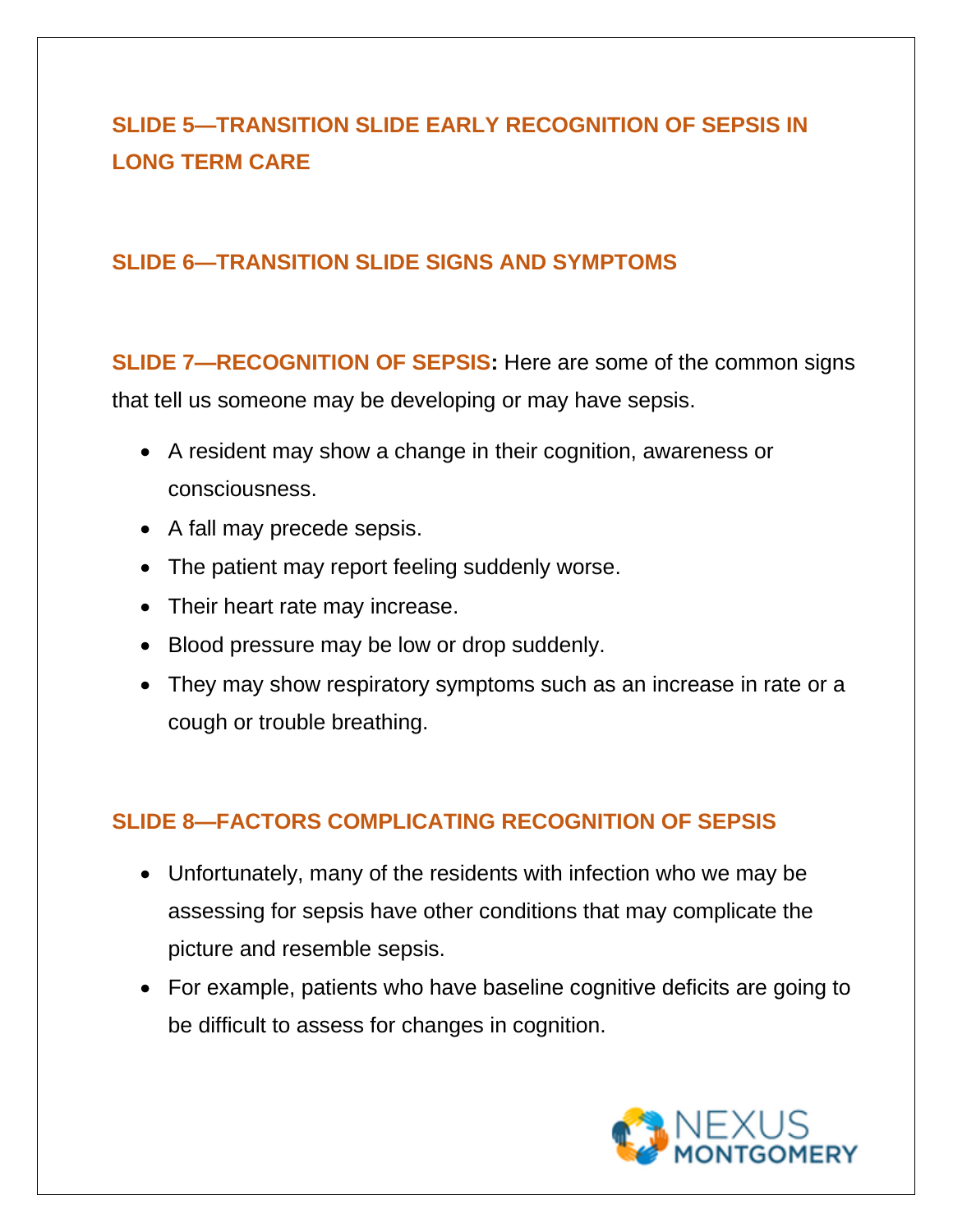- Some conditions like asthma or COPD may cause a person to have an increased respiratory rate even if no infection is present.
- Many are taking medications for heart conditions or psychological disorders which can lower the blood pressure.
- Some heart medications cause a rapid heart rate.

# **SLIDE 9—GRAPHIC-WITHOUT PROMPT TREATMENT SEPSIS CAN LEAD TO ORGAN FAILURE AND DEATH**

**SLIDE 10—GRAPHIC ON INTERACT CARE GUIDANCE ON INFECTIONS**

## **SLIDE 11—GRAHIC ON STOP AND WATCH**

# **SLIDES 10—GRAPHIC IN INTERACT CARE GUIDANCE ON INFECTION**

**SLIDE 16—IF TRANSFER TO AN ACUTE CARE FACILITY IS NEEDED**

## **SLIDE 17—ACUTE CARE TRANSFER LOG**

- This log is intended to be a tracking tool for acute care transfers.
- It allows you to track transfers using a unique identifier for the residents, the time, date and reason for transfer and the outcome of the transfer (patient in ER or admitted).

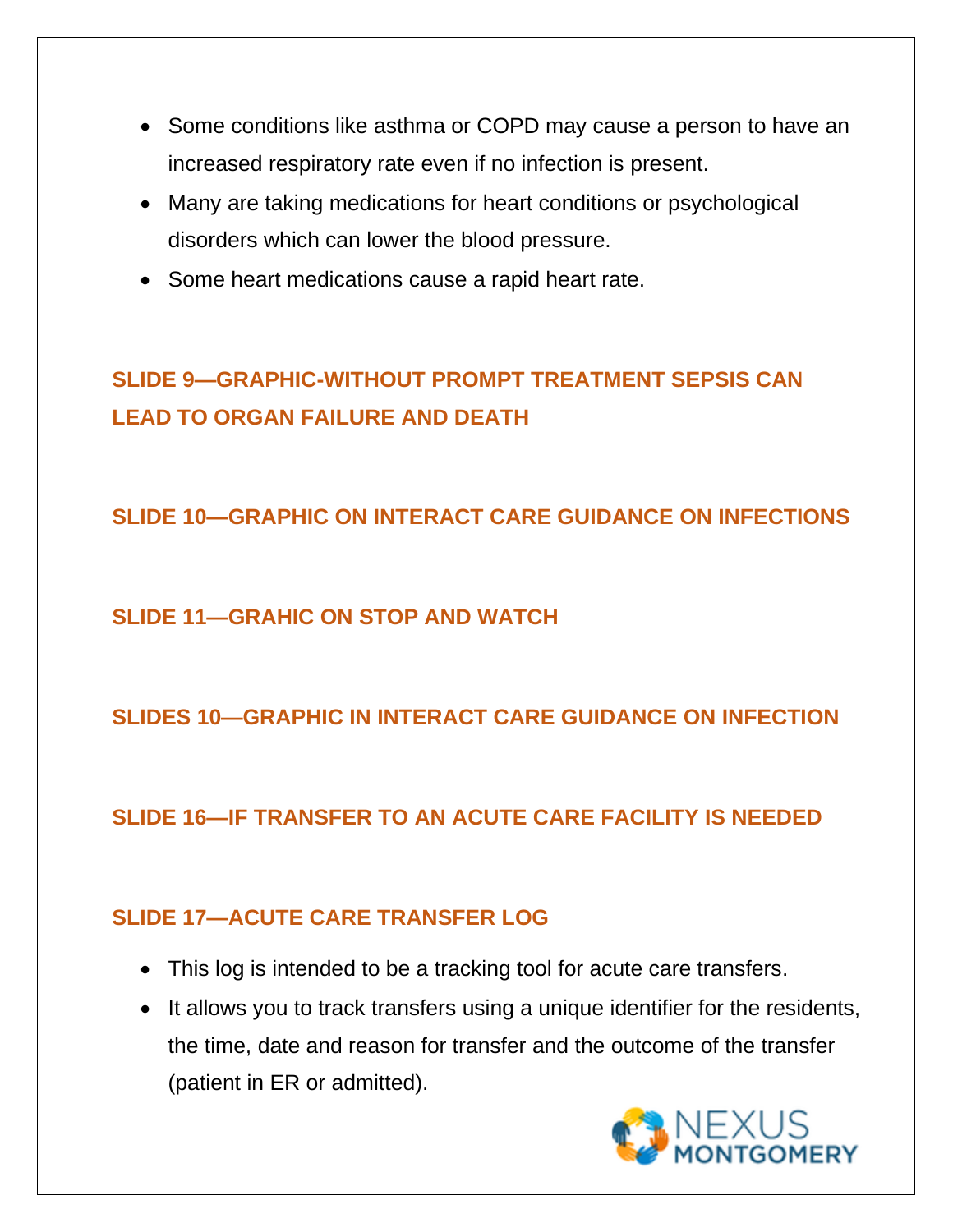- Filling out this log requires collecting information on the resident after they leave your facility.
- This will yield valuable information about how your facility is doing as you strive to improve outcomes for septic patients.

## **SLIDE 18—INTERACT TOOL FOR ACUTE MENTAL STATUS CHANGE**

- Contains an algorithm that enables care staff and clinicians to determine if the resident's sepsis is serious enough to;
	- warrant transfer out of the facility
	- or managed within the long-term care setting.
- This tool also includes a comprehensive list of tests that should be ordered to determine sepsis.

Access the tool here [https://pathway-interact.com/wp](about:blank)[content/uploads/2018/09/INTERACT-](about:blank)[Care\\_Path\\_MENTAL\\_STATUS\\_CHANGE\\_v4.0-June-2018.pdf](about:blank)

## **SLIDE 19—INTERACT TOOL FOR ACUTE CARE TRANSFER TOOL**

• This tool helps to facilitate better information sharing and communication about the resident to hospital staff to help facilitate a more efficient transfer that is less disruptive to the resident, thus avoiding any lapse in care.

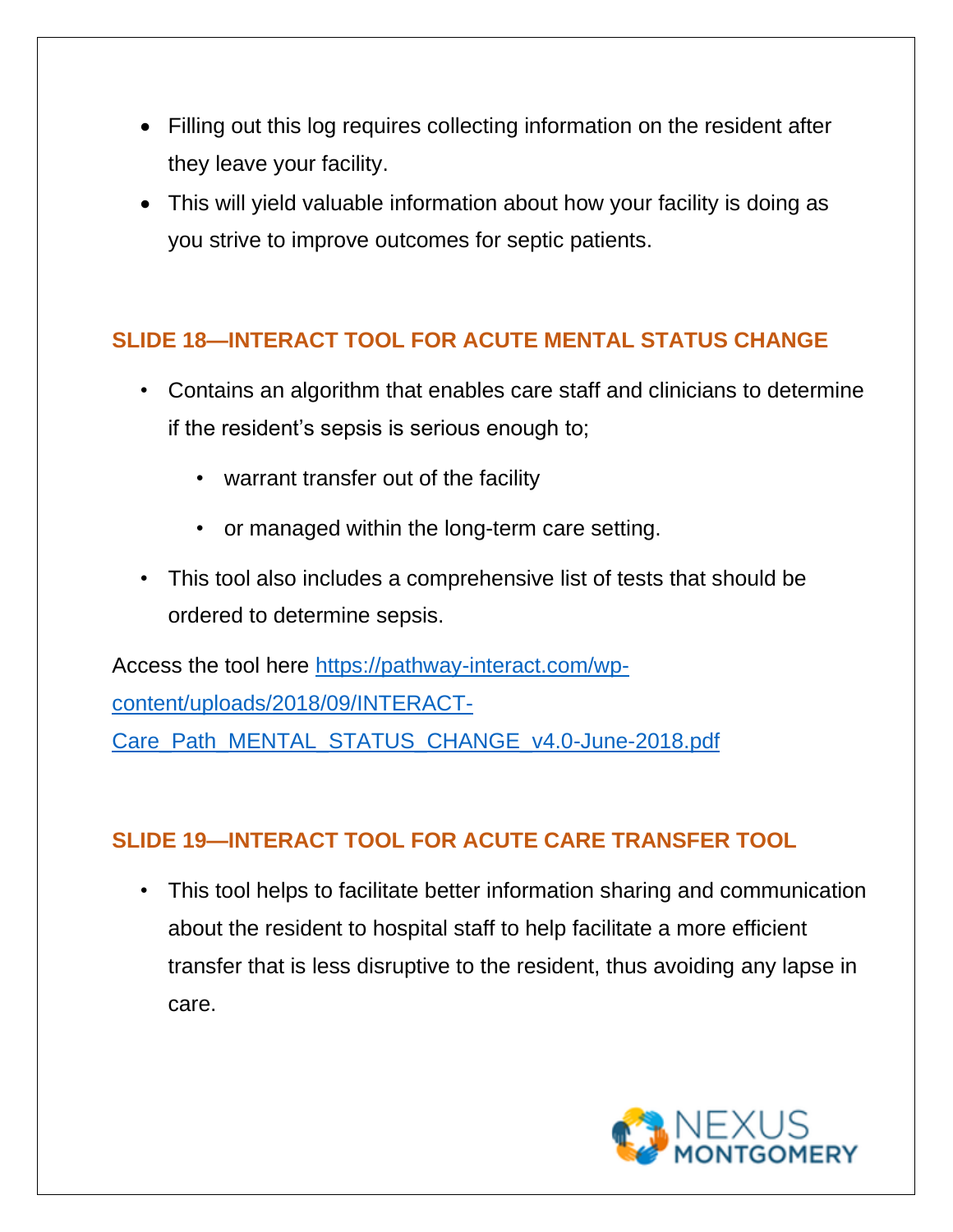Access the tool here [https://carecompassnetwork.org/wp](about:blank)[content/uploads/2017/03/QI\\_Tool-for-Review-Acute-Care-Transf\\_AL.pdf](about:blank)

# **SLIDE 20—CONSIDERATIONS FOR TRANSFERRING A PATIENT TO ACUTE CARE**

- It's important to determine what the patient and their family want.
- Is there a DNR?
- Has there been a discussion with family about whether transfer is appropriate for this patient?
- Alert family members that a decision to transfer is being considered.

# **SLIDE 21—WHEN CONSIDERING TRANSFERRING A PATIENT TO ACUTE CARE**

- Ensure that a complete record of everything that occurred in your facility from the first notification of a sign or symptom of sepsis to the time of transfer.
- If labs are pending it is important that that is noted in the records and that the receiving facility knows what labs are pending and what lab to contact to receive the results.

## **SLIDE 22—CASE STUDY TRANSITION**

## **SLIDE 23—CASE STUDY**

• This case study was adapted from one on the AHRQ website.

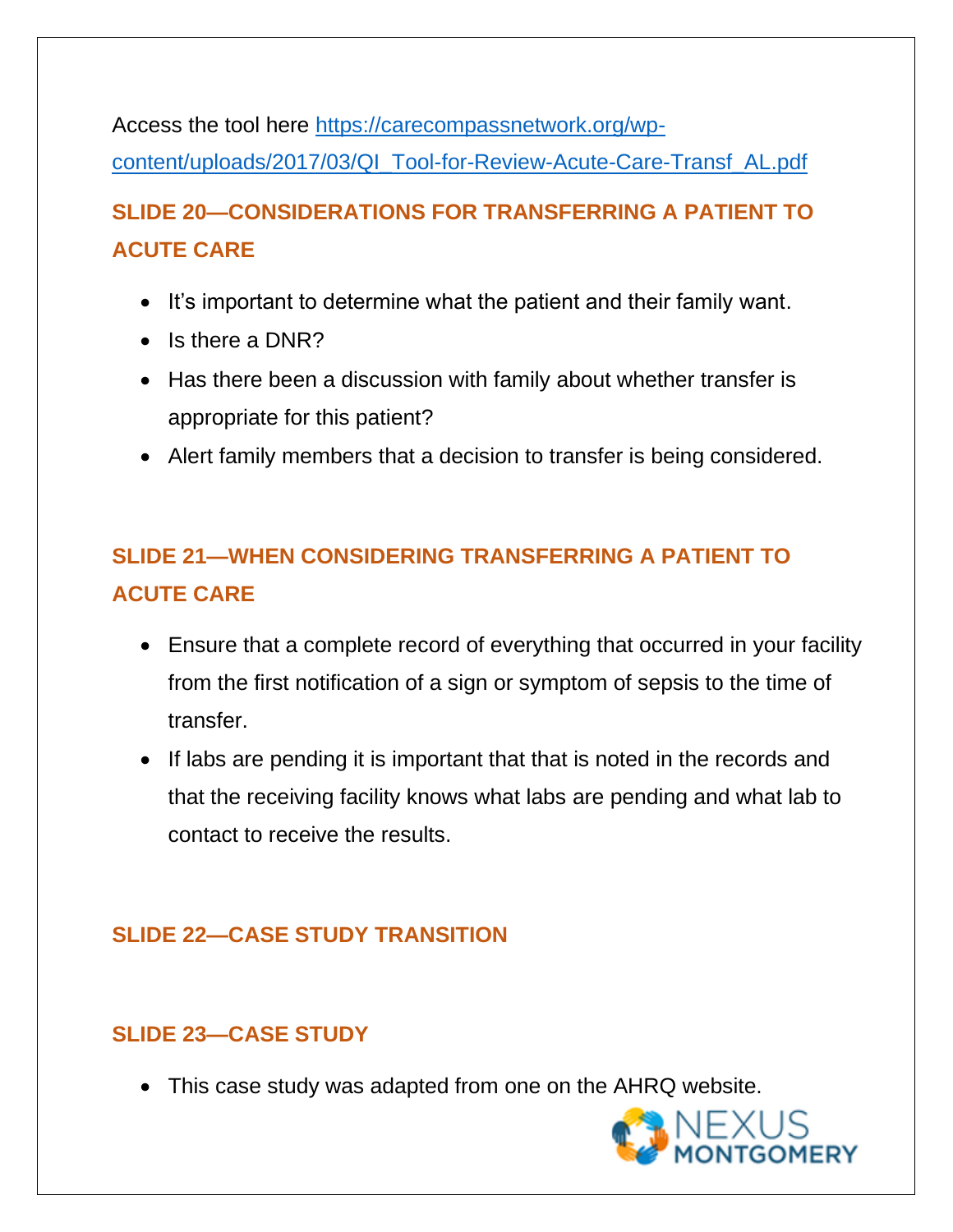- The adaptations were made to make it suitable for training in the longterm care setting.
- This resident is in long term care and has been at the facility for two years since her husband died.
- She is obese.
- She had an acute dizzy spell, and her appetite has been poor for the last couple of days.
- She is short of breath.

## **SLIDE 24—INITIAL ASSESSMENT**

# **SLIDE 25—RESIDENT ASSESSED FOR INFECTION AND ORGAN DYSFUNCTION**

- Because the resident is having symptoms in multiple systems e.g., CNS (dizziness); gastrointestinal (loss of appetite); respiratory (shortness of breath) she would meet the criteria for suspicion of sepsis on standard screens.
- The following labs were ordered for her:
	- o Lactate
	- o Blood cultures
	- o UA/UC
	- o Electrolytes
	- o BUN

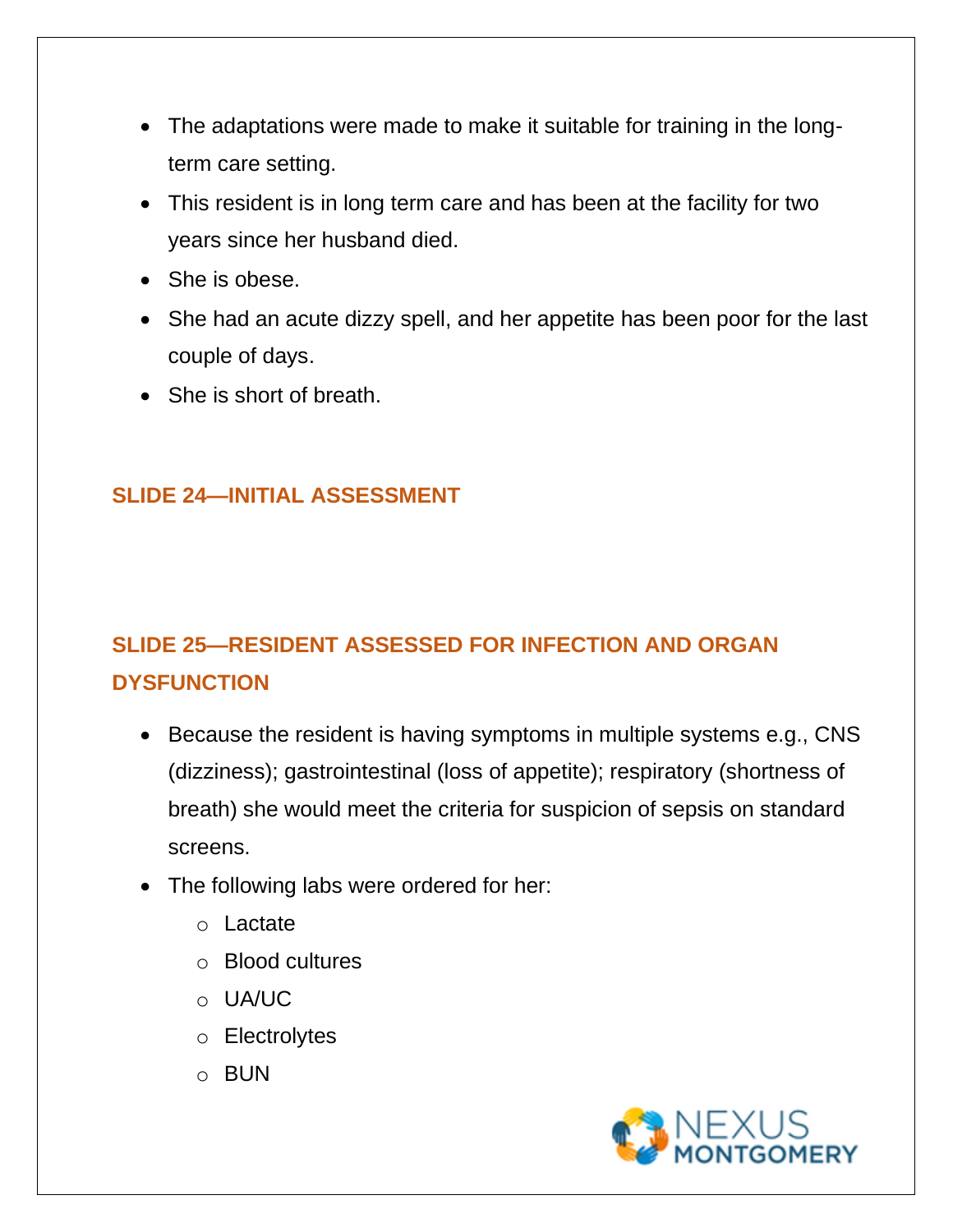o Creatinine

## **SLIDE 26—SEPSIS BUNDLE ORDERS**

- This facility in our fictional case study, has standing orders for residents like Deborah who trigger a sepsis screen.
- These include giving a fluid bolus over an hour.
- They also include administration of broad-spectrum antibiotics.
- The resident needs to be reassessed and vital signs need to be frequently monitored.

## **SLIDE 27—RESIDENT REASSESSED**

- When the resident is reassessed, many vital signs have deteriorated when compared with baseline values.
- An assessment of mental status reveal confusion.

## **SLIDE 28—LABORATORY VALUES**

- The stat labs are in.
- The lactate level is alarmingly high. A level higher than 2 triggers some sepsis screens. A level higher than 4 is an indication that transfer should be considered.
- In your small group sessions discuss this case, what suggestions you would have made.

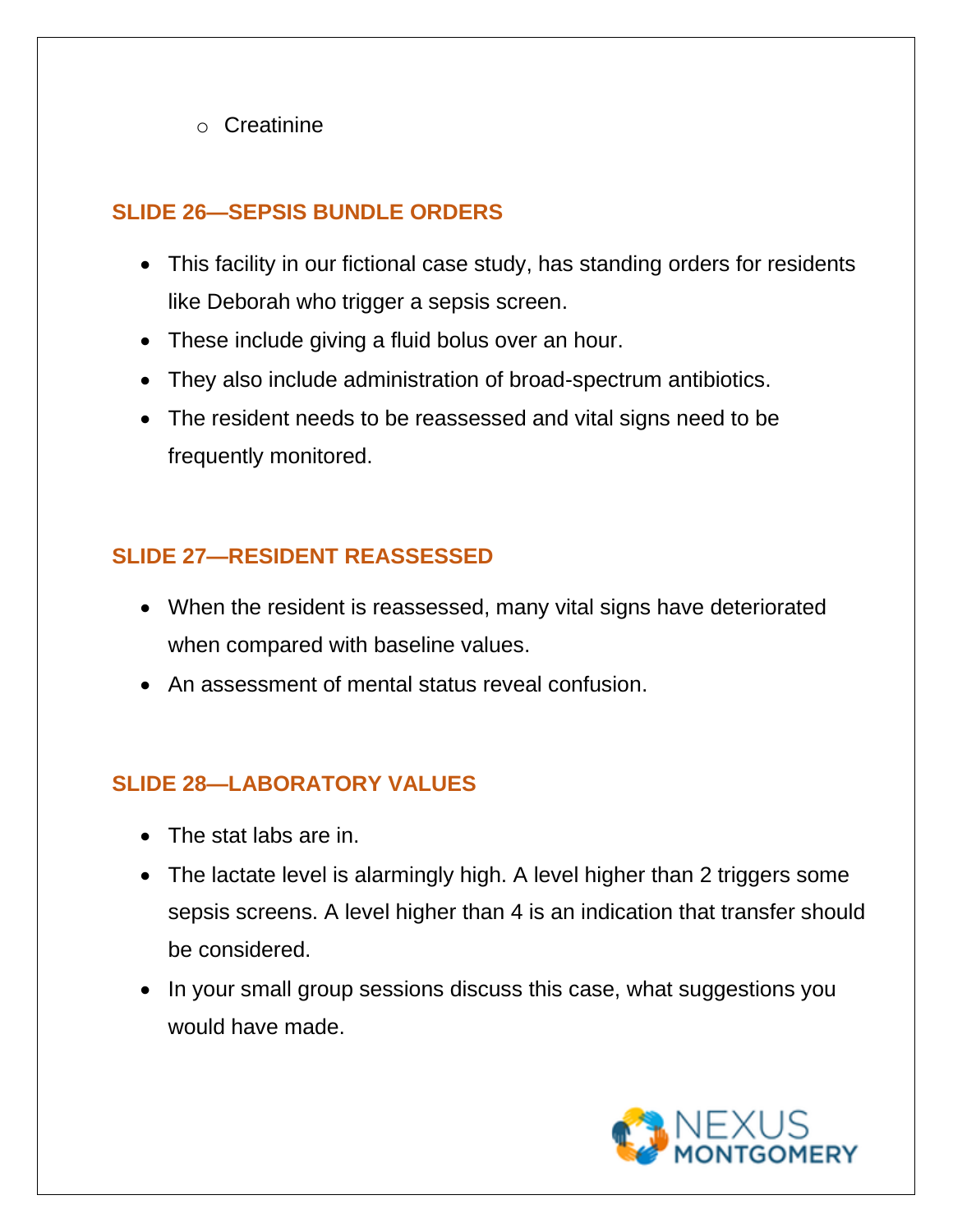## **SLIDE 29—WHAT WOULD YOU RECOMMEND**

## **SCRIPT**

Spend a few moments considering your responses to the following questions…

- 1. What steps should be taken to respond to this new information about Dorothy's condition?
- 2. What do the results of the labs and the assessment indicate?
- 3. What would you recommend?
- 4. What concerns would you have as a nursing supervisor about Deborah?
- 5. What steps should the CNA take to document Deborah's change in condition?
- 6. What tools might be used in your facility to assist with documenting the change in condition?
- 7. Who should be alerted and how should they be alerted to Deborah's change in condition?